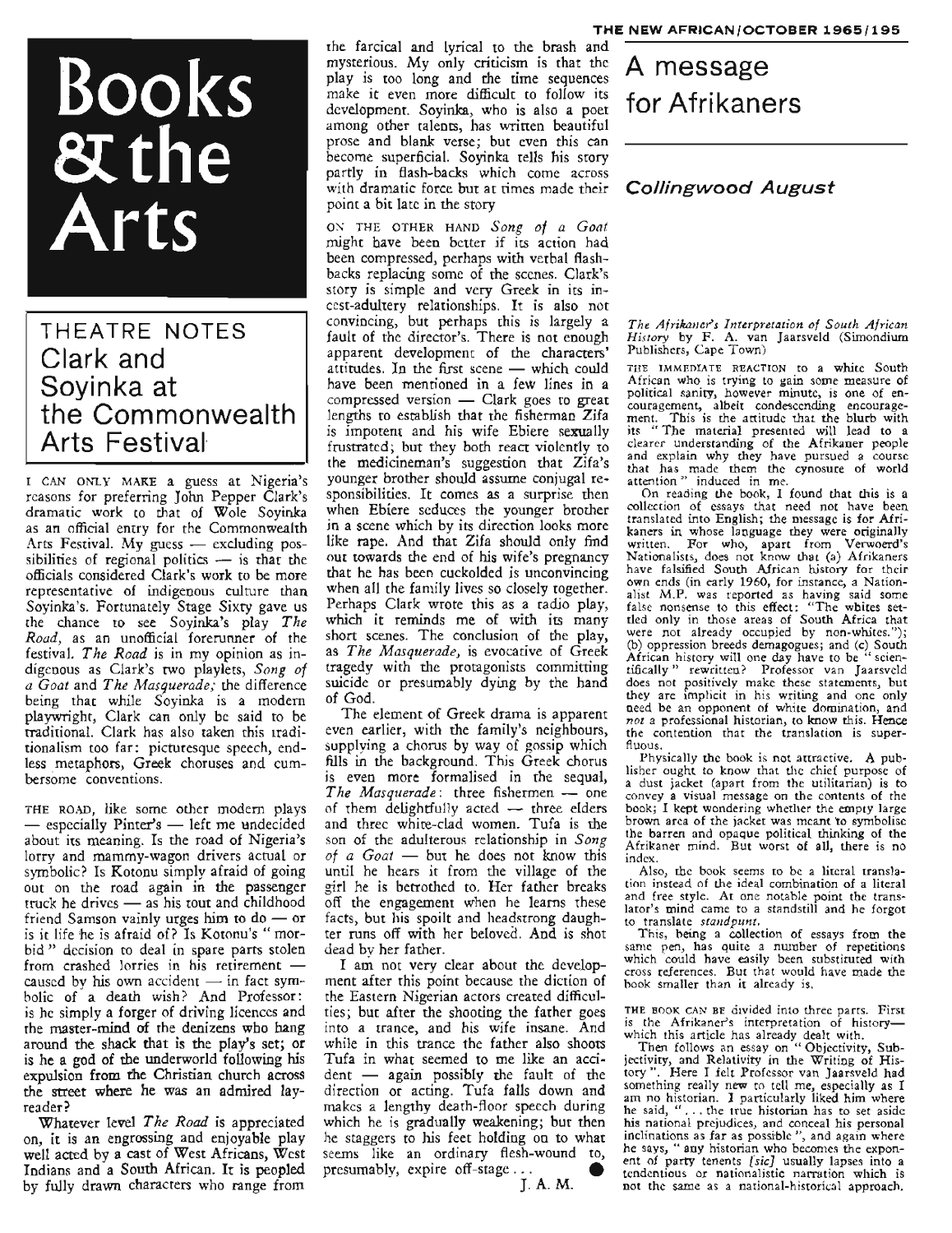## A message of love

#### Jacob Barn

He looks for glory and inspiration and idolises great figures from the past, it being his intention to add strength to the present position of his people, to gain comforting assurances for the future and material with which to castigate opponents. He looks back with feelings of piety and affection but without the necessary critical faculty. Professor van Jaarsveld has a perfect example of this to hand from the Afrikaner historian Gustav Preller who did so much to deify the Voortrekker leaders: "It is not the unsavoury, the bad, the criminal or the vile in people's acts of commission and omission that people's acts of commission and omission that<br>makes others happier." (Preller wrote) "I have<br>simply left aside those things that ought not be published ... to my mind we are under no obligation to give such unpleasant details as would be detrimental to our own people ... No ... I am attached to historical truth but may the hand that types these words rather wither than that I should go out of my way to abuse <sup>a</sup> fellow Afrikaner in history ..• we are too much of <sup>a</sup> family; we know one another too well."

IN THE ESSAY ON " Interpretation and Trends in South African Historical Writing" the author acknowledges De Kiewiet as, "Perhaps the brightest star to glow in the firmament of South African historiography... [who] ... finds that the relationship between black and white is the most important aspect of South African his-tory " ... He quotes De Kiewiet's words: "The greatest social and economic fact in the history of the country is not gold nor diamond mining nor even agriculture, but the universal dependence upon black labour".

Unfortunately, Van Jaarsveld fails to follow De Kiewiet's precept all the way; for in the last section, which deals with the teaching of history in schools, he says, "Under the Nazi regime the Germans misused the history of their country for propaganda purposes. After the war the old textbooks were discarded and had to be replaced by new ones.... In 1950, the *Arbeitsgemeinschaft Deutscher Lehrerverbiinde,* in collaboration with the *Verband der Geschichtslehrer Deutschlands*, established con-<br>tacts with similar bodies in France with a view<br>to an investigation of certain points of difference in approach... Incidentally, if these ideas were applied in South Africa, it would ideas were applied in South Africa, it would mean that Afrikaans history books would be subjected to a prior 'vetting' by English-speaking South Africans and *vice-versa.* .. Perhaps this idea merits our attention". What then is the point of asking us a few pages later to "... begin by considering the fact that South Africa is a *multiracial* [my emphasis] community, with several different language or cultural groups . . . all members of the same homeland "

But what I found impossible to forgive is the fact that Van Jaarsveld is so magnanimous-ly forgiving. "The Zulus of today", he writes, are guiltless of the evil perpetrated by their forbears on English- and Afrikaans-speaking Europeans". But he does not say what this " evil" is.

However, carry on Professor van Jaarsveld; we may yet turn you into an African. •

*Turbott <sup>W</sup> oile* by William Plomer, with an introduction by Laurens van der Post (Hogarth Press 21s.).

<sup>A</sup> PUBLISHER <sup>I</sup> WORKED for used to compel me to dine with him expensively in his hotel. His company was compensated for by the anecdotes he would tell about politicians he had known<br>on his way up the ladder. These had a common ended with his quoting Roy Cambell's praise of Plomer "who dared alone to thrash <sup>a</sup> craven race And hold <sup>a</sup> mirror to its dirty face". "A craven race," he would sneer, loudly enough face Ania book a minor to has arry accepted.<br>For the black waiter to hear, but not of course, so as to be heard by any Afrikaners at near-by tables.

Though reprehensible, he was an improve-ment on the sheepfaced Soper, in *Turbott* W*olfe,* who said, in the presence of an Afri-kaner at his own table, "Man, ... <sup>I</sup> always say when you look at <sup>a</sup> Dutchman you look at <sup>a</sup> liar and <sup>a</sup> thief." But only an improvement in his new respect for the Afrikaners he formerly despised, though it does not go much further than insulting "the Dutchman" behind his back rather than to his face.<br>Both were equally unaware that their taunts

were really against themselves. Plomer showed English-speaking South Africa to itself in *Turbott Wolle* forty years ago. The Afrikaners are never more than background figures, <sup>a</sup> foil to the English. Soper's hideous story of the castration of Jacop, African lover of an Afri-kaner girl, shows his kind to be not only liars and thieves but murderers as well. The corruption and spiritual mutilation that Africa has inflicted on its invaders is shown with brutal clarity in Soper's account of the affair: not only does he come to the aid of the Afrikaner, Romaine, when Jacop is to be dealt with, he actually boasts of it to Turbott Wolfe.

TO PLOMER AT NINETEEN the situation was an intolerable one but not insoluble. An" obscene civilisation" had invaded "the old wonderful unknown African life, outside history, outside time, outside science". It was too late for the invaders to be pushed back: they must be absorbed. The Young Africa movement pro-claims miscegenation as the salvation of South Africa, and two of its members, Mabel van der Horst and Zachary Msomi, themselves marry. Mabel van der Horst is in love with Zachary. Noble and beautiful, she suddenly seems to Turbott Wolfe to be " the goddess of the future, going out to suffer . . . Her name . . . Eurafrica ' Even the Afrikaner girl tells Jacop's murderers that she loved him-provoking Soper's comment "these Dutch girls you know---colour's nothing to them".

Old Frank D'Elvadere, one of the central characters in the book, balancing the extremes of good and evil in Mabel van der Horst on of good and evil in Mabel van der Horst on the one hand, and Soper, Bloodfield, Flesher and their kind on the other, puts it crudely:

" I wouldn't give two straws for all this rubbish about' uplift '. It is very easy for <sup>a</sup> white man to lower himself to the level of the native. And for that reason do not allow yourself to believe that South Africa is a white man's country. It<br>is nothing of the sort. It can never be anything<br>but a black or at least a coloured man's country ".

In their different ways all these white characters exist in relation to their attitude to<br>the Africans' present and future. Even the apparent exceptions, the Fotheringhays, Who have mentally never left England, are financially dependent on Alfredson, <sup>a</sup> coloured trades- man of Aucampstroom. In the comparison of their attitudes the message of the book is to be found.

IN A NOVEL of *Turbott W olle's* complex beauty it may sound narrow to pluck out a message. White South Africa looked for one when the<br>book came out, as Mr. van der Post's intro-<br>duction recalls, and was infuriated by its "dirty<br>face" reflected in it. Did they understand the<br>message? Almost certainly not, since t says some valuable things in his introduction, Mr. van der Post does not seem to have understood it himself.

His comment on the Eurafrica theme is simply that the Mixed Marriages Act has ruled it out. The lesson he sees in Mabel's love for Zachary is about "an ambivalence in the (Afrikaner) national character ", this capacity for love in <sup>a</sup> people who practise hate. Like so many who write, with goodwill even, about many who write, with goodwill even, about South Africa, he can see the actions of the Africans only as consequent upon the actions of the whites. He quotes, as others have done, Mabel van der Horst's words, "There is no native question. It isn't a question. It's an answer", but only to congratulate Plomer on allowing the black people to "take their place as individual human beings beside the white persons in the story". With insight, he points out that forty years ago, this was" a pioneering achievement of courage and originality as great as any in our history ".

But this insight is limited. Plomer's achievement was not in placing his African characters beside the whites, for he never did so. Caleb, Zachary, Nhliziyombi are, in fact, all seen at a distance through Wolfe's detached, superior gaze. Wisely Plomer did not attempt either an gaze. Wisely Plomer did not attempt either an African or an Afrikaner character (Mabel van der Horst can hardly count as one). It is<br>through the "craven race" of English South<br>Africans that the action progresses and the message is conveyed.

It is they who make plain the important truth that *Turbott <sup>W</sup> olle* contains: that in the un- folding story of South Africa the real protagonists are the Africans. They are ruled by the invaders, but somehow even in submission it is they who call the tune, affecting the ways of their rulers, shaping the destiny of both black and white. *Turbott Wolle* is about the " answer" to white rule, not that "native question" which the whites customarily saw themselves as trying to solve.

So great was Plomer's achievement that even today Mr. van der Post and the bulk of white people have not consciously taken its full meapeople have not consciously taken its full mea- sure. Subconsciously, perhaps, they seem to have learned that Africa controls them, not they Mrica. Today white-supremacist South Afri- cans exult in the fifty years· they claim their power will last. They threaten too that if they<br>fall they will bring their African adversary down with them. *Turbott Wolle* fortold the end of white rule at a time when this was un-<br>thinkable. The book showed that such an end<br>was inevitable and right. It also brought with it<br>a message of love, which is the sort of force needed to save South Africa when its time comes. For this reason, frail though its power is, in addition to its recognition as <sup>a</sup> novel of rare quality and <sup>a</sup> seminal one in South African English writing, its reissue is greatly to be welcomed. •